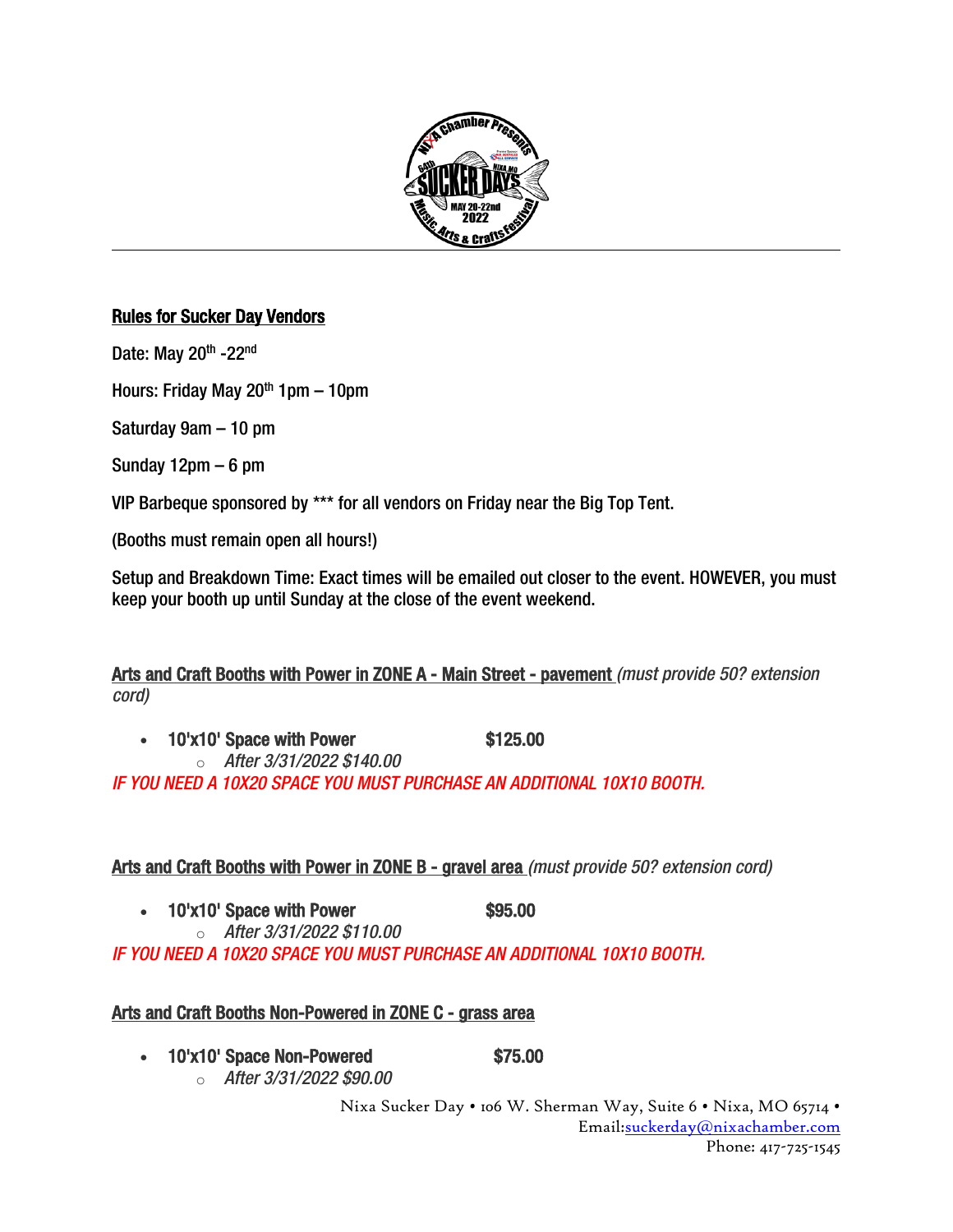# *IF YOU NEED A 10X20 SPACE YOU MUST PURCHASE AN ADDITIONAL 10X10 BOOTH.*

### Food Serving Vendor Booths-Includes Power -

- 10'x10' Booth Space \$200.00 o *After 3/31/2022 \$215.00* • 10'x20' Booth Space *(Trailers or Trucks)* \$350.00
	- o *After 3/31/2022 \$375.00*

### Game Vendor Booths-Includes Power

- 10'x10' Booth Space \$150.00 o *After 3/31/2022 \$165.00*  $\bullet$  10'x20' Booth Space  $$300.00$ o *After 3/31/2022 \$325.00*
- \$10.00 Non-Refundable Jury Fee will be added to booth pricing.
- No refunds will be issued for cancellations after April 24, 2022, at 12:00pm CST
- If more than 10 feet is needed, you will be required to rent two (2) spaces.
- You must provide your own 50-foot extension cord.
- These prices will go up after March  $31<sup>st</sup>$ , 2022
- IF YOU NEED MORE THAN 2 SPACES, PLEASE CALL KRIS NIXA CHAMBER EVENT COORDINATOR - 417-200-4396

### Requirements:

1. All craft vendors must participate in the jurying process to be considered for a booth space at this festival. The jury committee will be appointed by the Sucker Days Committee, and any decision of the jury is final.

2. Any craft vendor seeking a booth in this festival must submit the attached Application together with all the following items:

a. Non-refundable Jurying Fee of \$10 (Note: this fee is per application, not per booth.)

b. Booth Rental Fee: If a vendor must cancel his/her booth space three weeks or less before the festival or the vendor's merchandise is excluded or rejected from the festival after the festival has begun due to misrepresentation of the craft by the vendor or because the craft does not meet the guidelines, monies will be forfeited. However, the Eventbrite standards are set to give you a refund 7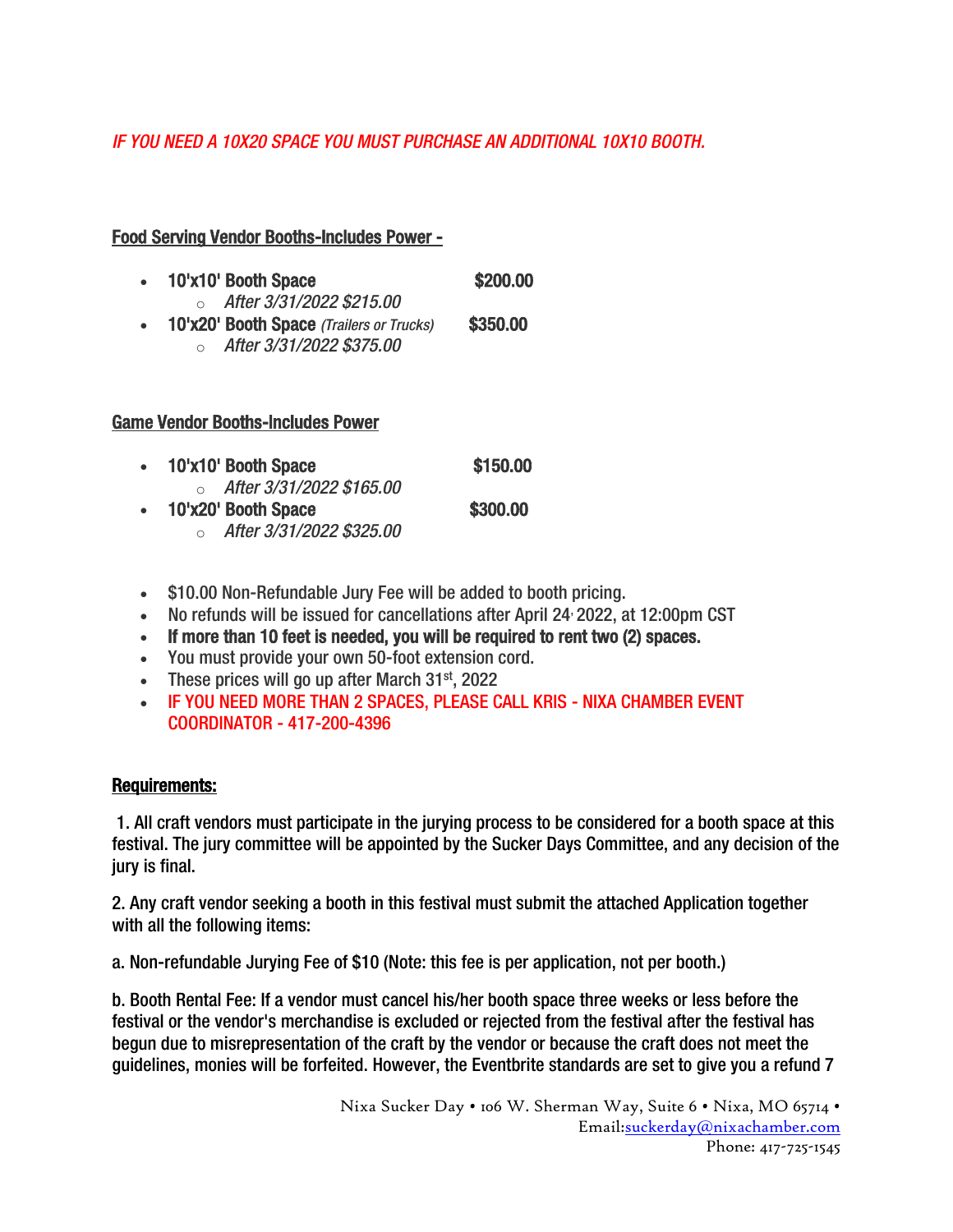days before the event, but we will abide by our standards and will not provide refunds three weeks out.

c. Photographs of items to be sold in the vendor's booth. The photographs will be used to determine the acceptability of each proposed craft for the festival. All items must be clearly visible and recognizable in the photographs. Items not clearly represented in the application photos may be excluded or rejected from the festival by the Sucker Days Committee at any time, without question. NEW PHOTOS MUST BE SUBMITTED EACH YEAR. Please submit photos and personal information (booth name, contact person, contact information) via the Jury Application. Photos become property of the Sucker Days Committee. We use this step to prevent sale of non-handmade craft items.

d. A simple written description of the crafting process used by the vendor.

3.Sucker Days is a three-day festival. To attract good crowds each day, we ask that crafters have their booths open all three days of the festival. If you do not open your booth both days of the festival (except in cases of inclement weather), you will not have a booth space next year. No commercially produced products, imported products, or products sold through home sales may be displayed or sold at this festival.

4. All clothing and woodcrafts must be handmade. Pre-made, store bought, or market items may not be sold or displayed. All items must be designed and assembled by hand by the booth vendor. Premade bushes or arrangements, such as those that come from market, will not be accepted.

5. Cash awards will be presented to winning vendors judged to be the Best of Show in several categories based on the booth entries for that year. The cash award is \$50 or \$50 off your booth rental fee for the next year.

6. Each vendor must run his or her own booth personally.

7. The Sucker Days Committee prefers that you demonstrate your craft in your booth, if possible. Such demonstrations generate crowd enthusiasm.

8. No vendor will be permitted to exceed their assigned 10' x 10' booth space. If a vendor uses anything that exceeds beyond the allowed 10' x 10' space, the vendor must rent an additional booth space. No vendor may block any sidewalk or designed walkway.

9. No campers, trailers, car, bicycles, four wheelers, off-road or other vehicles will be allowed on Downtown Main St. or any designated festival areas during the day. All vehicles must be off the street and all designated festival areas by the end of their set up time on Friday and will not be allowed back onto the street until the closing time of 6:00 PM on Sunday.

10. This is an outdoor show held on asphalt. Each vendor is responsible for providing his or her own protection from the weather. You may not drive stakes into the asphalt. If you have a tent it must have weights.

11. You will receive by mail, email, or phone either a confirmation of your acceptance as a vendor or a rejection of your application.